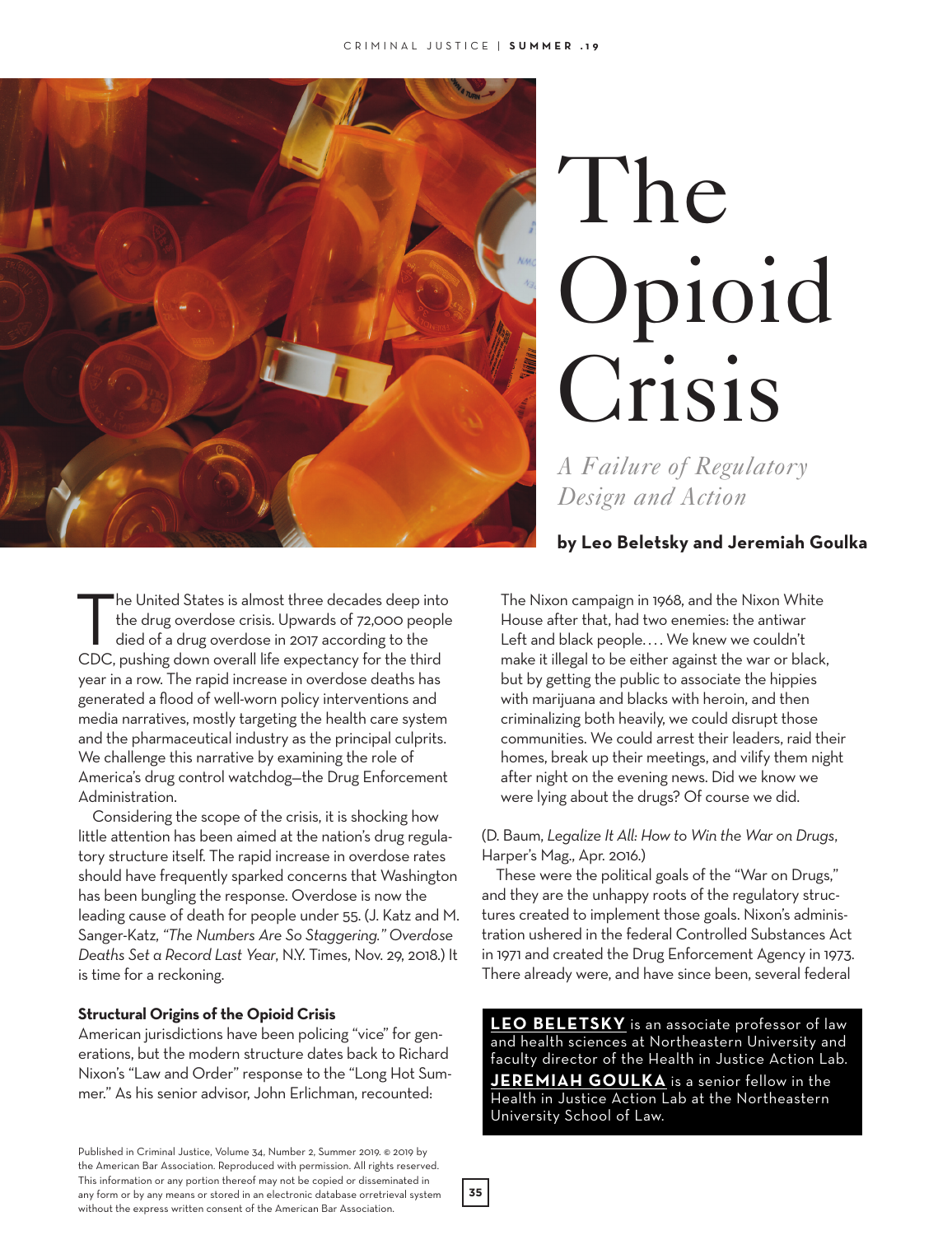institutions involved in shaping drug policy that share some blame—notably the White House Office of Drug Control Policy to the Food and Drug Administration. But the two most influential and problematic structures regulating opioids in both the health care and the black-market spheres have been the Controlled Substances Act and its implementing agency, the DEA.

The enactors of this new regulatory system claimed it was guided by the laudable goals of reducing harms from problematic substance use and of providing increased access to effective treatment for addiction. But when it came time to hire staff and get to work, these goals were mostly forgotten. Public health and addiction science were almost entirely left out of the DEA's expertise, stated mission, and operational goals.

Instead, from the beginning, the DEA has been a law enforcement agency. It is almost exclusively focused on the supply side of the drug trade. It makes arrests and conducts strikes. It deploys intelligence-gathering, undercover, and paramilitary assets to dismantle trafficking operations and disrupt black markets. Its operational metrics involve arrests, prosecutions, and seizures of drugs and cash. (*History*, U.S. Drug Enf't Admin., https://www.dea.gov/history.) And it was this agency, not the Food and Drug Administration or some other public-health-minded institution, that got the broad, unparalleled authority over the classification, production, distribution, and dispensing of opioids and other controlled substances.

## **The First Wave of the Opioid Epidemic (1990s to About 2010): Prescription Drugs**

Fast-forward to the 1990s. Until that decade, the medical establishment viewed opioid analgesic medications—pain relievers—as controversial and severely underprescribed them, even in caring for people with terminal and other grave illness. Doctors noticed this care gap and changed course, creating an opportunity for pharmaceutical companies to formulate and market new opioid analgesics. By the late 1990s, manufacturing, marketing, and prescription of opioid painkillers were rapidly increasing. (A. Rosenblum, *Opioids and the Treatment of Chronic Pain*, Exp. Clin. Psychopharm, Oct. 2008.)

While this was good news for pain patients, the pendulum swung too far the other way. Aggressively marketed in ways that misrepresented their addictiveness, opioid analgesics became seriously *over*prescribed. Pills were widely stolen—"diverted" is the term of art—and then misused, often, as with OxyContin, by snorting or crushing. (B. Meier, *Origins of an Epidemic*, N.Y. Times, May 29, 2018.)

With broad patient exposure, widespread misuse, and pervasive mixing of these drugs with other depressants, overdose deaths soared. The drug poisoning death rate doubled between 1990 and 2001 according to the CDC, from 3.4 to 6.8 per 100,000. (CDC, *Drug Poisoning Deaths in the U.S., 1980–*2008, NCHS Data Brief No. 81, Dec. 2001.) So began the worst drug crisis in American history.

#### **How We Should Have Responded . . . and How We Actually Responded (Wave One)**

If the nation's architecture for regulating drugs had been designed in a way that took its publicly-espoused goals seriously—of reducing harms from problematic substance use and providing increased access to effective treatment for addiction—then its agencies would have pursued any number of obvious public health responses to this first wave of overdose deaths. It would have marshaled a calibrated, evidence-based, patient-focused *medical* response. Its leading enforcers would have triggered a rapid course correction in prescribing opioids, especially in combination with other depressants like benzodiazepines. Other sensible approaches would have included concerted efforts to educate patients about overdose risk and making the overdose antidote naloxone more widely available. (L. Beletsky, *Physicians' Knowledge of and Willingness to Prescribe Naloxone*, 84 J. Urb. Health, Jan. 2007.) Rather than just prescribing more painkillers, better approaches to pain management would have helped address patients' physical and emotional needs. Most critically, had there been a rapid scaling up in opioid agonist therapy using methadone and buprenorphine, this would have helped stabilize those patients who had developed opioid use disorder (OUD) as a result of exposure to prescription opioids as well as those people who developed OUD as a result of misusing diverted painkillers. Maintenance therapy with these medications slashes opioid overdose risk by 50–80 percent compared to other approaches. (M. Szalavitz, *The Wrong Way to Treat Opioid Addiction*, N.Y. Times, Jan. 17, 2018.)

But in these matters, the nation's leading regulatory agency has never been driven by public health. The DEA is a law enforcement agency. Not only does it not share public health attitudes toward drugs and drug users, but it often intentionally gets in the way. And so, when the FDA approved buprenorphine for OUD treatment in 2002, the DEA rescheduled it into a *more* restrictive category of the Controlled Substances Act (CSA)—ignoring an outcry from the medical community. At its own admission, the DEA "did not consider the need to expand narcotic treatment as a specific factor in determining the placement of buprenorphine under the CSA"; instead it obsessed over possible risks of diversion. (B. Andraka-Christon, *America Needs the TREAT Act: Effective Medication for Treating Addiction*, 26 Health Matrix 309, 328-30 (2016).)

Being a law enforcement agency, even when the DEA claims to pursue public health goals, the tools it uses are law enforcement tools. There is certainly a role for policing in the health sphere, such as investigating diversion cases,

Published in Criminal Justice, Volume 34, Number 2, Summer 2019. © 2019 by the American Bar Association. Reproduced with permission. All rights reserved. This information or any portion thereof may not be copied or disseminated in any form or by any means or stored in an electronic database orretrieval system without the express written consent of the American Bar Association.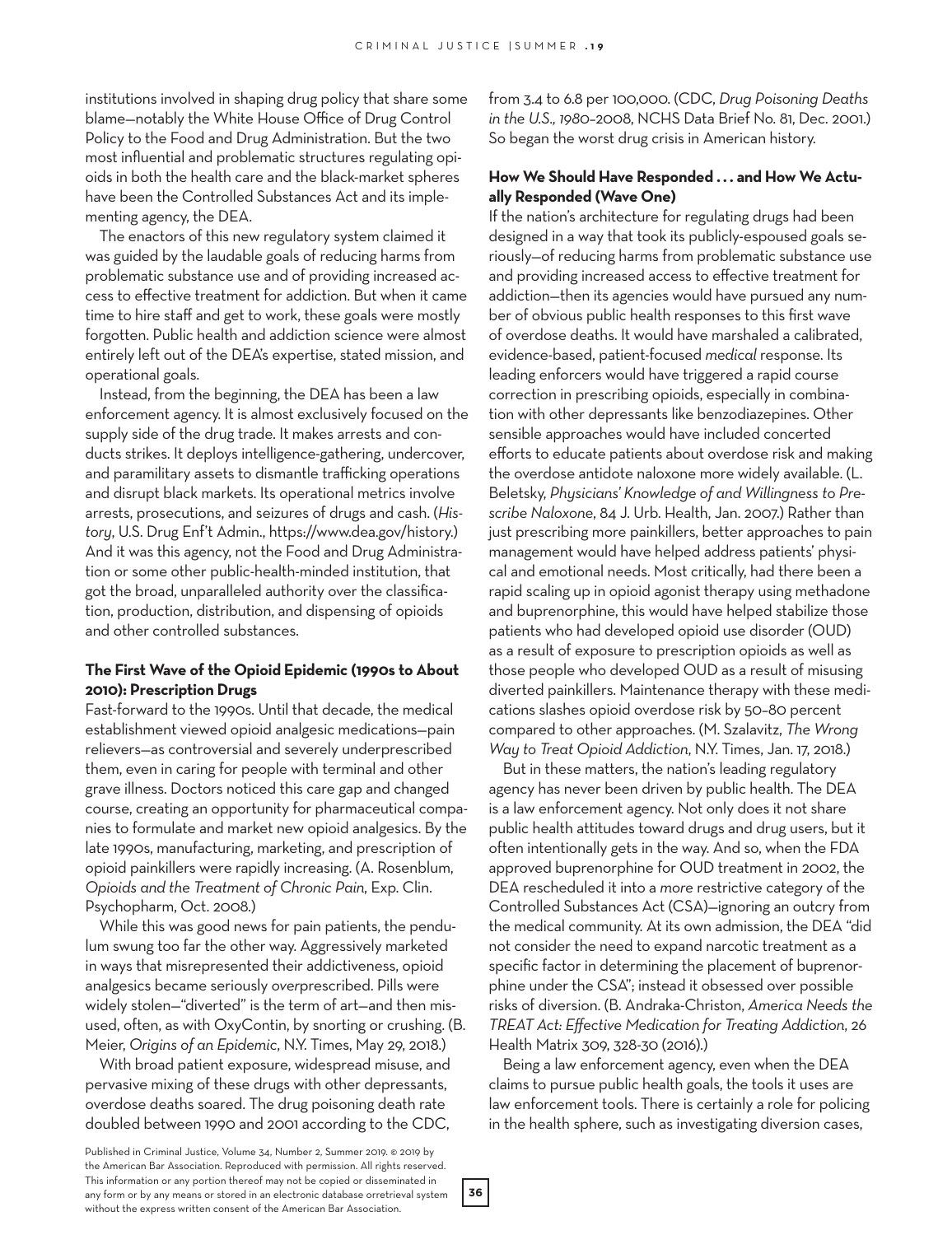fraud, and predatory practices by pharmaceutical manufacturers and distributors. But it is hard to calibrate public health goals like well-being, harm reduction, and access to treatment with law enforcement tools and performance metrics like arrests and seizures of drugs or cash. So, when the DEA did embrace one of the recommended public health approaches—a course correction in prescribing opioids—it turned it on its head. Doubling down on its singular focus on suppressing supply, the DEA and its parent, the US Department of Justice, poured federal resources into investigating and prosecuting health care providers for "inappropriate prescribing" of pain medications. (S. Satel, *Doctors Behind Bars: Treating Pain Is Now Risky Business*, N.Y. Times, Oct. 19, 2004.) Several hundred doctors were prosecuted and several thousand prescribing licenses were revoked by the DEA. (M. Hadley, *Are Pain Doctors Wrongly Taking the Blame for the Opioid Crisis*?, Crime Rep., Dec. 12, 2018.)

One way they achieved this was by using federal money to shape state-level policy. DEA and DOJ invested ramping up the investment of funding and law enforcement expertise in state-based prescription drug monitoring programs, 27 of which were established in the first decade of this century. (PDMP TTAC, *Technical Assistance Guide: History of Prescription Drug Monitoring Programs* (Mar. 2018).) While it is true that drug surveillance programs can have benefits leading to better patient care, they were deployed at a time when the DEA and many of the law enforcement agencies it influenced were broadcasting their efforts to arrest and prosecute "pill mill" doctors and pharmacies. It should therefore come as no surprise that by the end of the 2000s, many physicians became wary of prescribing pain medicines at all. The DEA declared victory:

[Controlled prescription drug (CPD)] availability in many areas has been curbed by enforcement and legislative efforts against illicit pill mills and unscrupulous physicians. Implementation of PDMP databases and increased awareness among physicians and the public about the dangers of CPD abuse have helped to reduce CPD availability in some communities.

## (DEA, 2014 National Drug Threat Assessment (Nov. 1, 2014).)

The reality was that the DEA's efforts had not just failed to stop opioid painkiller overdoses—the rate quadrupled between 1999 and 2010—but they had swung the supply pendulum too far back the other way. (R. Paulozzi, *Increases in Heroin Overdose Deaths—28 States, 2010–2012*, MMWR Morb. Wkly. Rep. 849 (Oct. 2014).) By strangling supply, legitimate pain patients were abandoned. Many pain patients were forced to go to different doctors' offices for analgesics, which the monitoring systems interpreted as "doctor shopping." The systems would then flag those patients as "drug seekers," leading more physicians to shun them in order to protect themselves from getting investigated or sanctioned—and leading patients to avoid going to doctors for their medicine. The end result was a massive, predictable—and predicted—backfiring of the DEA's efforts. Rather than reducing demand for legitimately prescribed, legitimately produced, and medically-managed opioid painkillers, patients turned to the black market. (L. Beletsky, *Deploying Prescription Drug Monitoring to Address the Overdose Crisis: Ideology Meets Reality*, 15 Ind. Health L. Rev. 139 (2018).)

## **The Second Wave of the Overdose Crisis (About 2010 to 2014)**

Due to the DEA's efforts, many buyers started shopping on the black market in the first decade of the century. These pain patients now joined illicit users of opioids many of whom had started by using diverted drugs. What patients found was a bounty of easily purchased pain medications, both stolen and counterfeit. Unfortunately, they also found another opioid that, despite decades of DEA investments in "eradicating" illicit supply chains in the hope of driving up prices, was even easier to find and far cheaper to buy: heroin.

According to the United Nations Office on Drugs and Crime (using 2015 dollars to adjust for inflation), the average street price of a gram of heroin had been steadily falling from a \$472 high in 1992 to \$141 in 2010, and it kept falling through 2013. (UNODC, World Drug Report 2017, tbl.8.5.) Lower-grade black tar or South American heroin could be found for far less, in the low \$20s, and, once it was cut into about 20 bags and adulterants were added, it sold on the street for \$10 or less per bag. (P. Weber, *Why Is Heroin So Cheap?*, The Week, Feb. 4 , 2014.) That was five to eight times cheaper than a black-market OxyContin tablet. (P Kavilanz, *Prescription Drugs Worth Millions to Dealers*, CNN Money, June 1, 2011.) Consequently, many opioid users—as well as users of other illicit drugs—started injecting heroin. In a 2014 survey of heroin users in treatment for addiction, 94% said they had turned to heroin because prescription opioids were "far more expensive and harder to obtain." (T. Cicero, *The Changing Face of Heroin Use in the U.S.*, 71 JAMA Psychiatry 821 (2014).)

And in another irony, after years of ignoring reports of people misusing their painkillers by crushing them, thus giving plenty of time for misuse to become rampant, pharmaceutical companies finally changed their formulas to make their painkillers harder to crush—an additional nudge for some people to switch to heroin for ease of use. (B. Meier, *Origins of an Epidemic*, *supra*.)

Published in Criminal Justice, Volume 34, Number 2, Summer 2019. © 2019 by the American Bar Association. Reproduced with permission. All rights reserved. This information or any portion thereof may not be copied or disseminated in any form or by any means or stored in an electronic database orretrieval system without the express written consent of the American Bar Association.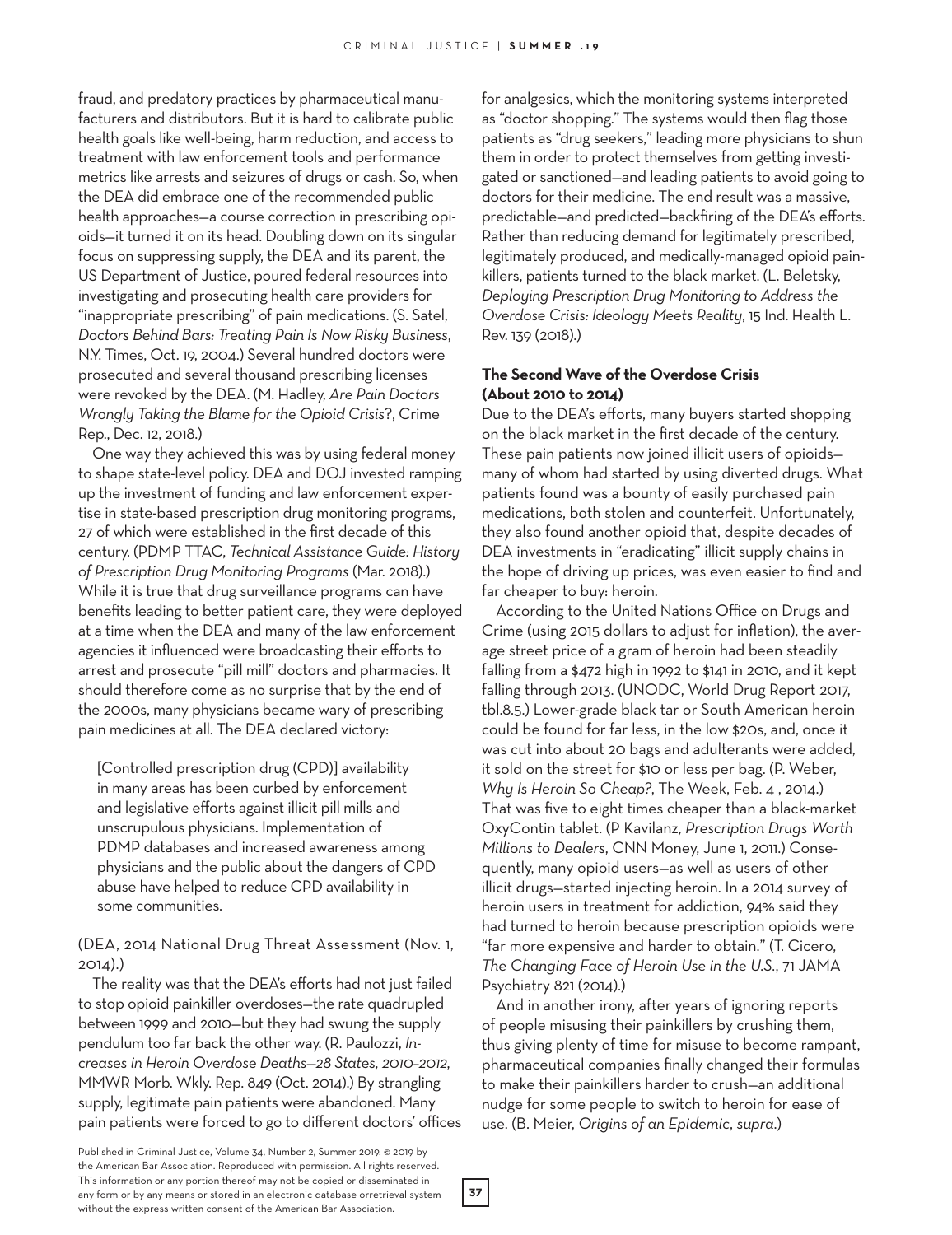In rushed the second wave of the opioid crisis. The overdose death rate from heroin tripled from 2010 to 2015. (*Drug Overdose Deaths in the United States 1999–2016*, fig.4, CDC: Nat'l Ctr. for Health Statistics (Dec. 2017), https://www.cdc.gov/nchs/products/databriefs/db294.htm [hereinafter CDC, *Drug Overdose Deaths*].) With more people shooting up, outbreaks of injection-related HIV and hepatitis C followed. According to the CDC, between 2010 and 2014, the infection rate for HCV among 18- to 39-yearolds nearly tripled. (CDC, *Persons Who Inject Drugs*, https://www.cdc.gov/pwid/index.html.)

## **How We Should Have Responded . . . and How We Actually Responded (Wave Two)**

Again, if the nation's architecture for regulating drugs had been designed to take its espoused public health goals seriously, it would have marshaled a calibrated, evidence-based, patient-focused *medical* response. These would have included the approaches mentioned above, with an even more serious push to make evidence-based drug treatment—including opioid agonist therapy—and the overdose-antidote naloxone more widely available and easily accessed.

Instead, the DEA maintained its intransigence on public health and harm reduction approaches, taking no action to make high-quality, evidence-based methadone or buprenorphine treatment for OUD less hard to find. And it poured more resources into its supply-side enforcement strategies, as if these flawed strategies would finally start working if the DEA could just add enough zeal.

It expanded international interdiction operations and sent scores of new federal agents to the Mexico border, where the number of seizures approximately doubled between 2009 and 2014. The quantity of heroin seized quintupled between 2008 and 2015. (DEA, 2014 National Drug Threat Assessment, *supra*; DEA, 2016 National Drug Threat Assessment (Nov. 1, 2016).) But overdose deaths did not slow.

The Justice Department also started a push for federal and state prosecutors to treat overdose deaths as homicides. (L. Beletsky, *America's Favorite Antidote: Drug-Induced Homicide in the Age of the Overdose Crisis*, Utah L. Rev. (2019 forthcoming)) Using strict-liability statutes that were passed as acts of political theater during the height of the "drugs and crime" panic over crack cocaine following the overdose death of young basketball star Len Bias, these provisions were ostensibly intended to prosecute major producers and traffickers for deaths caused by their products. (*Id*.) Calling this "political theater" is not hyperbole: The statutes had been passed but almost never used. An analysis by our Health in Justice Action Lab in partnership with Mission LISA identified precisely *zero* prosecutions under these new laws in the 1980s.

There was only one such prosecution that decade, but it involved California's preexisting felony murder law and the high-profile death of John Belushi. In the 1990s, there were just 13. (*Data Dashboard*, Health in Justice, https://www. healthinjustice.org/drug-induced-homicide.)

But the nature of the theater changed at the tail end of the first wave of overdose deaths. Searching for a way to respond, law enforcement leaders and prosecutors dusted off these moribund statutes. They formulated and disseminated this prosecution strategy through conferences and webinars. From 2007 to 2014, prosecutors pursued at least 585 drug-induced homicide cases nationwide. (*Id.*)

As a policy strategy, this backfired. Not only did these prosecutions suffer from the usual absence of deterrent effect seen in drug prosecutions as well as several additional problems that will be described below, they combined with the big increase in seizures of heroin to trigger what has been called the "Iron Law of Prohibition." (L. Beletsky & C. Davis, *Today's Fentanyl Crisis: Prohibition's Iron Law, Revisited*, 46 Int'l J. Drug Pol'y 156 (2017).) According to fundamental market economics, if you add substantial barriers and costs to an illicit drug supply chain, and you fail to take adequate efforts to reduce demand, the effect is to create direct incentives for traffickers to minimize the volume of trafficked goods while maximizing their potency to maximize profit. This is what happened during Prohibition, when alcohol traffickers discovered it made sense to switch from beer to hard liquor. (*Id.*)

#### **The Third Wave of the Overdose Crisis (2014 to Today)**

Enter fentanyl. Fentanyl is a powerful synthetic opioid pain reliever that has been used medically since the 1960s. It can be used safely in extremely controlled, miniscule doses measured in micrograms. An analogy is that a dose the size of a grain of sand—on the order of two milligrams—can kill a person (by suppressing the body's urge to breathe). Compare this to heroin, for which, according to a recent study, the median amount of actual heroin in a median dose bought on the street is 12.0 milligrams. (N. Slam, *Determining the Effective Dose of Street-Level Heroin*, 290 Forensic Sci. Int'l 219 (Sept. 2018).) There are many even stronger analogues of fentanyl; some, like the animal tranquilizer carfentanil, are so powerful that even at microscopic doses, they are not deemed safe for humans.

Unfortunately, fentanyl and its analogues are a perfect fit for the Iron Law of Prohibition. They can be synthesized cheaply and with relative ease. Clandestine manufacturers (often Chinese) produce and distribute them through a variety of channels, including directly to consumers through internet cryptomarkets and indirectly through Mexican drug-trafficking organizations. This makes for good business for traffickers: reducing production and distribution costs while delivering a stronger product.

Published in Criminal Justice, Volume 34, Number 2, Summer 2019. © 2019 by the American Bar Association. Reproduced with permission. All rights reserved. This information or any portion thereof may not be copied or disseminated in any form or by any means or stored in an electronic database orretrieval system without the express written consent of the American Bar Association.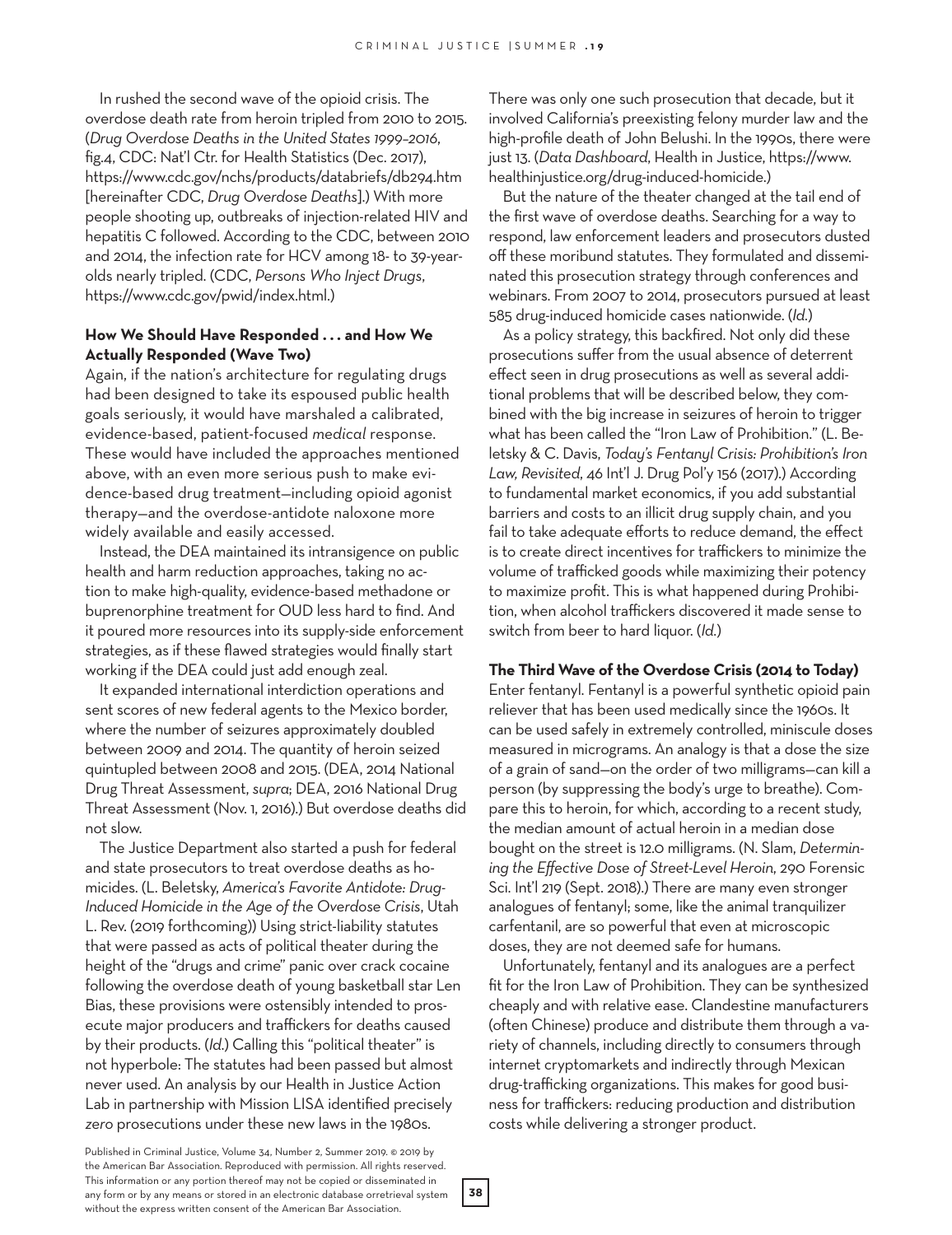Some users intentionally buy to use fentanyl, but unfortunately for everyone else, starting around 2014, black-market drug products—particularly heroin and counterfeit pills, but also cocaine, benzodiazepine, and methamphetamine became increasingly adulterated with fentanyl and its analogues. More and more, what was sold as heroin or prescription painkillers was actually just fentanyl mixed with bulking agents. And because this is a drug that requires but does not often get scientific precision, titrations can be hard to predict. In the span of that single year, from 2014 to 2015, deaths involving opioid synthetics almost doubled, setting the stage for its current role as the principal driver of overdose fatalities nationwide. (CDC, *Drug Overdose Deaths*, *supra*.)

We are still in this third wave. Overdose deaths keep rising. According to CDC data, 72,287 people died of drug overdoses in 2017. (*Drug-Poisoning Deaths Involving Heroin: United States, 2000–2013*, CDC: Nat'l Ctr. for Health Statistics (Mar. 2015), https://www.cdc.gov/nchs/data/ databriefs/db190.htm.) Nearly 50,000 of these deaths are known to be from opioids, and fentanyl poisoning may have contributed to deaths from other drugs. (*Provisional Drug Overdose Death Counts*, CDC: Nat'l Ctr. for Health Statistics.) There is some hope that this wave is now hitting a plateau, but even if the numbers hold, more Americans are dying of drug overdoses each year than died in the entire Vietnam War. The CDC has found that drug overdose is reducing life expectancy and is now the leading cause of death for people under 55. (Katz and Sanger-Katz, *supra*.)

#### **How We Should Have Responded . . . and How We Actually Responded (Wave Three)**

Is anything different this time? Not really. There are some positive steps. The FDA approved a naloxone nasal spray in 2015 (marketed as Narcan), and it is getting increasingly deployed. The DEA has made marginal improvements in its burdens on prescribing buprenorphen, but most of its regulatory hurdles remain in place. So do its auditing and enforcement practices that continue to chill providers' willingness to prescribe maintenance treatment. Accordingly, real care remains hard-to-impossible to access for three-quarters of people living with opioid use disorder and nearly 90 percent of people suffering substance use disorder more generally. (U.S. Dep't Health & Hum. Servs., Off. Surgeon Gen., *Facing Addiction in America: The Surgeon General's Spotlight on Opioids* (2018).)

Meanwhile, misguided approaches like drug-induced homicide prosecutions have proliferated on both the federal and state levels—thanks in no small part to DEA enthusiasm. During the Obama administration, the National Heroin Task Force recommended prioritizing these cases. (R. Goldensohn, *They Shared Drugs. Someone Died. Does That Make Them Killers?*, N.Y. Times, May 25 , 2018.) During

the current administration, former Attorney General Jeff Sessions encouraged prosecutors to aggressively use "every lawful tool at their disposal"—including the death penalty—in battling the opioid epidemic. (Memorandum from J. Sessions to U.S. Attorneys, *Guidance on the Use of Capital Punishment in Drug-Related Prosecutions* (Mar. 20, 2018).)

Unfortunately, if the goal of these prosecutions has been to reduce overdose deaths, they are not doing a very good job. Our research, as well as that of the *New York Times* and the Drug Policy Alliance, suggests that of the 2,000 or so such prosecutions that have been brought since 2010, almost none picked off major traffickers. (L. Beletsky, *America's Favorite Antidote*, *supra*; R. Goldensohn, *You're Not a Drug Dealer? Here's Why the Police Might Disagree*, N.Y. Times, May 25, 2018.) Instead, they ensnared low-level drug dealers. The majority did not involve "dealers" at all. They caught whoever was last with the overdose decedent: fellow users, friends, and family.

Not only are these prosecutions failing to live up to the laws' espoused goal of targeting major traffickers, when it comes to users, research shows that imprisonment is not an effective deterrent to problematic drug use. (A. Gelb, *The Lack of a Relationship between Drug Imprisonment and Drug Problems*, Pew Charitable Trusts (June 19, 2017).) Part of the concept of addiction is that it is compulsive use *despite* recognized negative consequences. This is a key reason why public health and harm reduction strategies are more effective.

Another problem is that the move toward treating overdoses as crime scenes to "send a message" to drug dealers is actually sending a message to drug *users* and their friends and families, dissuading them from calling 911 if they witness an overdose. This undermines the public healthoriented efforts many states are taking to reduce overdose deaths, for example by passing Good Samaritan laws to *encourage* overdose witnesses to call 911 so that emergency personnel can arrive in time to administer naloxone and stop people from dying.

At the same time, sending people with addiction into jail or prison may be a death sentence. So few detention facilities provide opioid substitution therapy that arrestees with active addictions are forced into the agony of acute withdrawal, often with no treatment. A federal judge has recently opined this to be cruel and unusual punishment, particularly given that even just one week of enforced abstinence in jail can reduce a user's tolerance enough to raise the risk of his or her death by overdose in the first few weeks of reentry by a factor of 140. (*See* Pesce v. Coppinger, No. Civ. 18-11972, Memorandum and Order (D. Mass. Nov. 26, 2018).)

#### **Signs of Hope**

Fortunately, more and more local law enforcement agencies have moved beyond the archaic influence of the DEA.

Published in Criminal Justice, Volume 34, Number 2, Summer 2019. © 2019 by the American Bar Association. Reproduced with permission. All rights reserved. This information or any portion thereof may not be copied or disseminated in any form or by any means or stored in an electronic database orretrieval system without the express written consent of the American Bar Association.